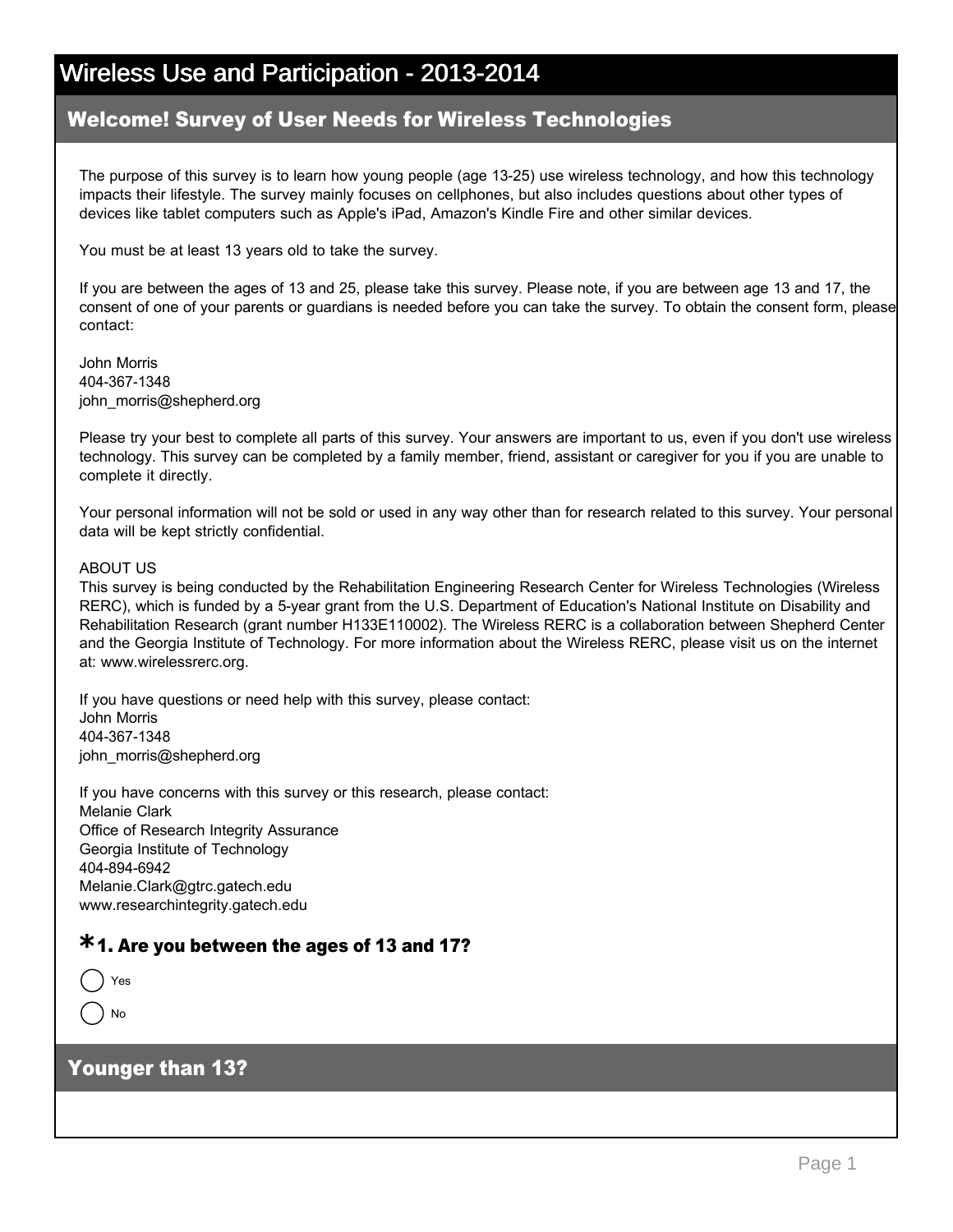### 2. Are you younger than 13 years old? **\***

Yes

nmlki No

### Difficulty thinking?

### 3. Do you have difficulty thinking? **\***

Yes No

### Parental or Legal Guardian Consent

For minors under age 18 and adults who have difficulty thinking, we need your parents or guardians to agree (provide consent) that the minor may participate in this Survey Research.

If your parent or guardian has already signed and returned the consent form, please proceed to the next page for a summary of your rights and protections.

To preview the questionnaire and to download the consent form for signing, please go to the following web address:

WWW.WIRELESSRERC.ORG/WIRELESS-SURVEY

Consent forms signed by a parent or guardian can be returned by fax, US Mail, or as an attachment to an email.

#### Participant Assent

You are being asked to participate in a study. The purpose of this study is to understand how people like you use wireless technology (things like cellphones and tablets) and how this affects your activities. The study will take approximately 20 minutes to complete.

The risks involved are no greater than those involved in daily activities. You will not benefit or be compensated for participating in this study. Study records will be kept confidential to the extent allowed by law. Your records will be kept in locked files and only study staff will be allowed to look at them. Your name and any other fact that might point to you will not appear when results of this study are presented or published.

To make sure that this research is being carried out in the proper way, the Georgia Institute of Technology IRB may review study records. The Office of Human Research Protections may also look at study records.

If you have any questions about the study, you may contact Mike Jones at telephone 404-350-7595. If you have any questions about your rights as a research participant, you may contact Ms. Melanie Clark, Georgia Institute of Technology at (404) 894-6942.

#### YOUR RIGHTS

- Your participation in this study is voluntary.
- You do not have to participate in this study if you don't want to.
- You have the right to change your mind and stop participating in the study at any time without giving any reason and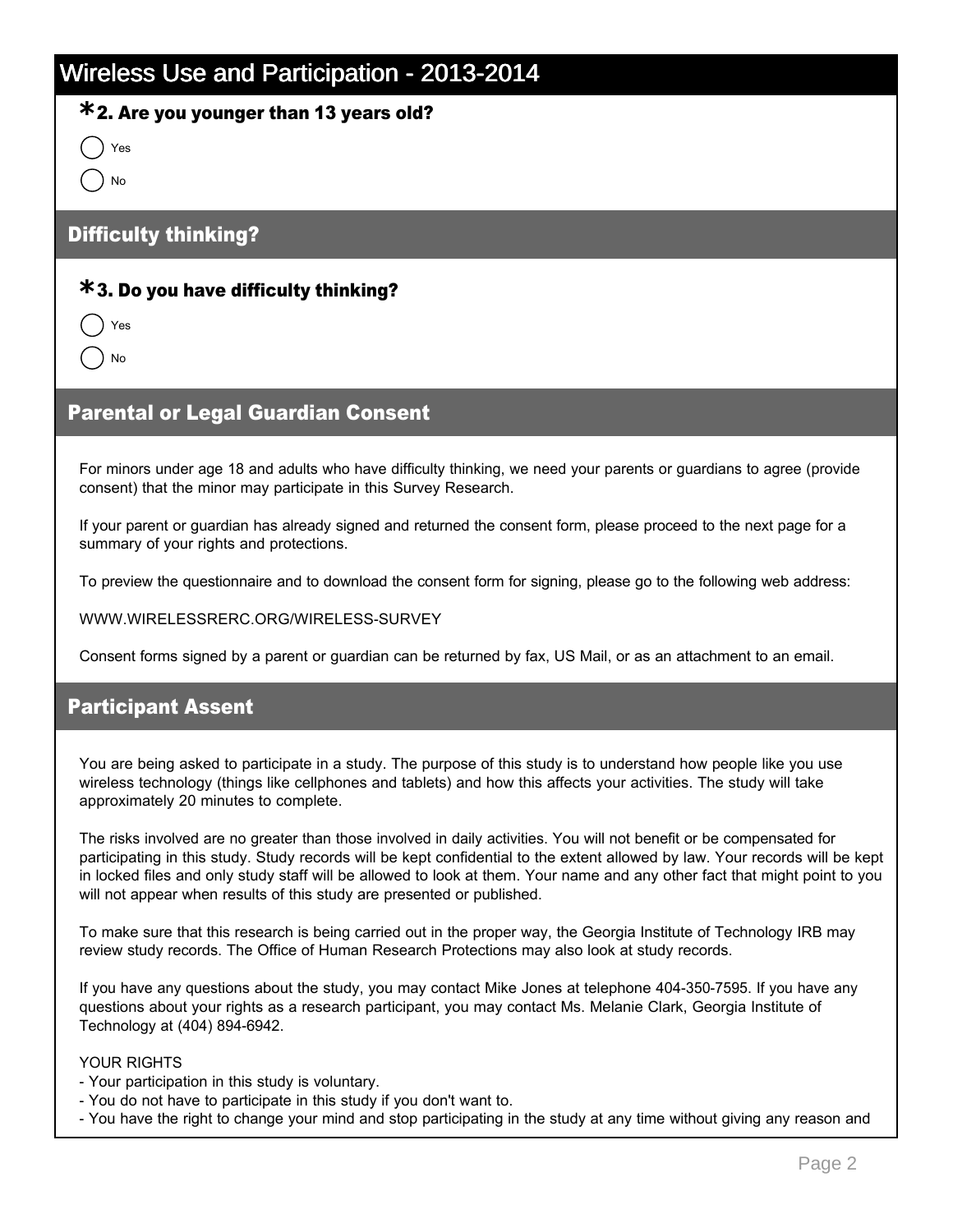without penalty.

- You will be given a copy of this consent form to keep.
- You do not waive any of your legal rights by agreeing to participate in this study.
- Completing this study means you agree to participate, which greatly valued.

Thank you for participating in this study.

Go to the NEXT PAGE to begin the questionnaire.

### Part 1. About you

Instructions: Please select the answer that best describes you.

### 4. If someone is helping you complete this survey, what is their relationship to you? (Check all that apply)

| No one is helping me. I am completing it for myself. |
|------------------------------------------------------|
|                                                      |

Parent

Other family member

Friend

Paid caregiver

Other (please specify)

### 5. Are you male or female?

Male

Female

#### 6. How old are you?

### 7. Which of the following best describes you? (Check all that apply)

| Asian/Pacific Islander        |
|-------------------------------|
| <b>Black/African American</b> |
| Hispanic/Latino               |
| Native American               |
| White/Caucasian               |
| Other (please specify)        |
|                               |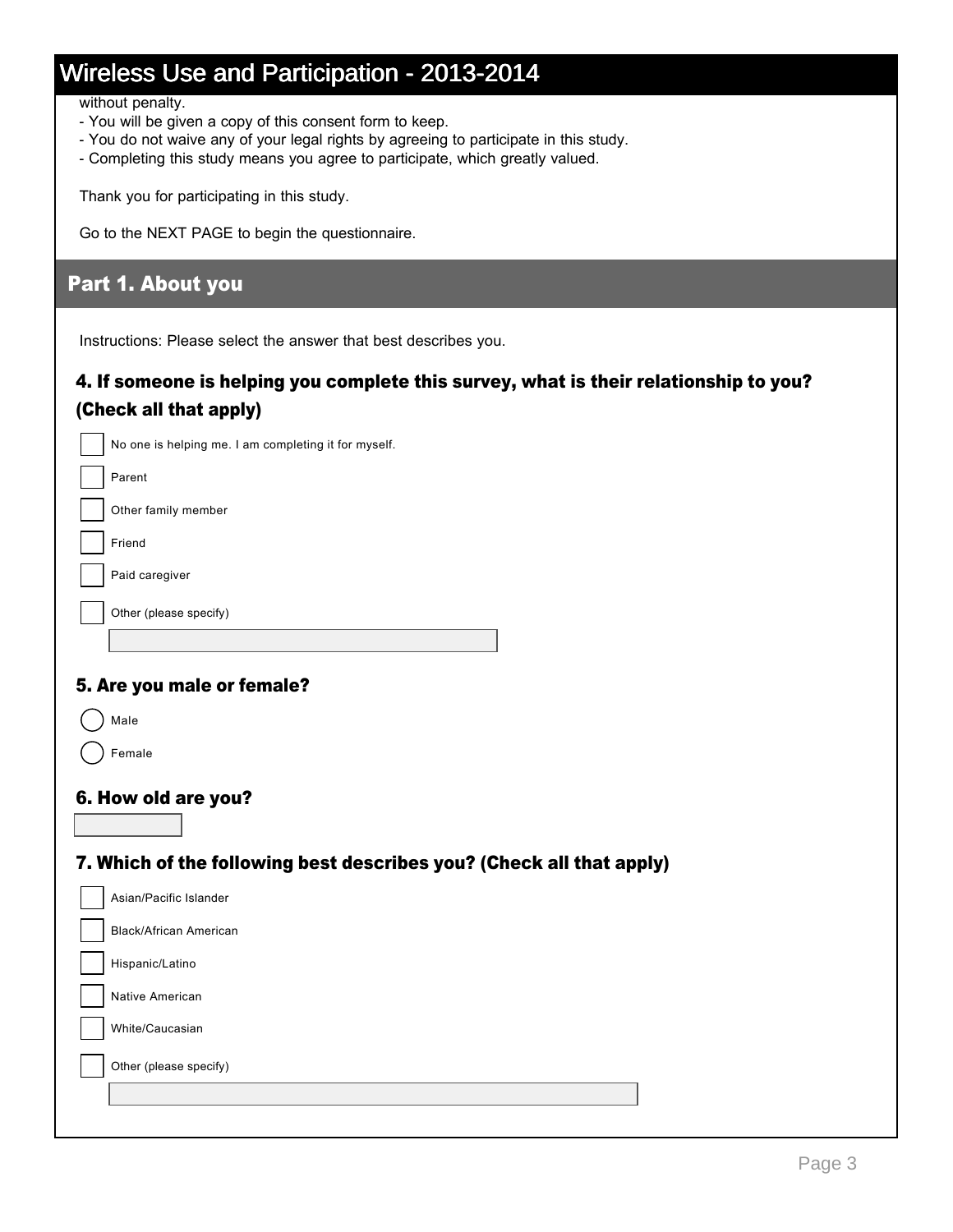| 8. If you are in school, what grade are you in? |
|-------------------------------------------------|
| $\bigcirc$ Grade 3                              |
| Srade 4                                         |

| Grade 5                     |  |
|-----------------------------|--|
| Grade 6                     |  |
| Grade 7                     |  |
| Grade 8                     |  |
| Grade 9                     |  |
| Grade 10                    |  |
| Grade 11                    |  |
| Grade 12                    |  |
| Some college, no degree yet |  |

Associate's or technical degree

Bachelor's degree

Other (please specify)

### 9. Where is your home?

|  | In the city |  |
|--|-------------|--|
|--|-------------|--|

Other

 $\bigcap$  In the suburbs

In the country

### Part 2. About your abilities

Please select the answer that best describes your abilities.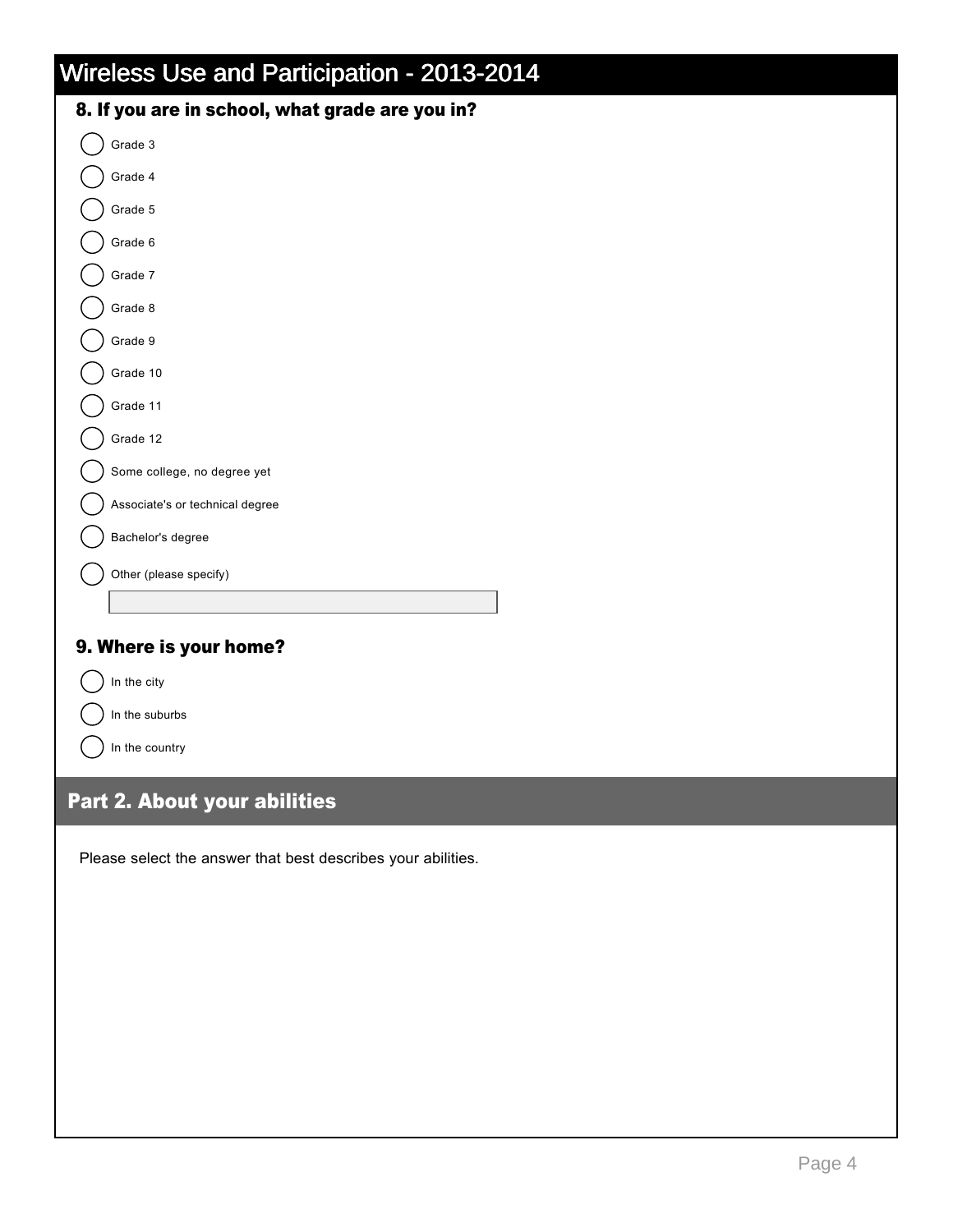| 10. Do you have any of the following difficulties? (Check all that apply)      |
|--------------------------------------------------------------------------------|
| Difficulty concentrating, remembering or making decisions                      |
| Frequent worry, nervousness, or anxiety                                        |
| Difficulty seeing                                                              |
| Difficulty hearing                                                             |
| Difficulty speaking so people can understand you                               |
| Difficulty using your arms                                                     |
| Difficulty using your hands and fingers                                        |
| Difficulty walking or climbing stairs                                          |
| 11. If you have difficulty seeing, what is your level of vision?               |
| Low vision (significant difficulty seeing, even when using glasses)            |
| Blind (without usable vision or completely blind)                              |
| Not applicable                                                                 |
| 12. If you have difficulty hearing, what is your level of hearing?             |
| Hard of hearing (significant difficulty hearing, even when using hearing aids) |
| Deaf (no usable hearing)                                                       |
| Not applicable                                                                 |
|                                                                                |
|                                                                                |
|                                                                                |
|                                                                                |
|                                                                                |
|                                                                                |
|                                                                                |
|                                                                                |
|                                                                                |
|                                                                                |
|                                                                                |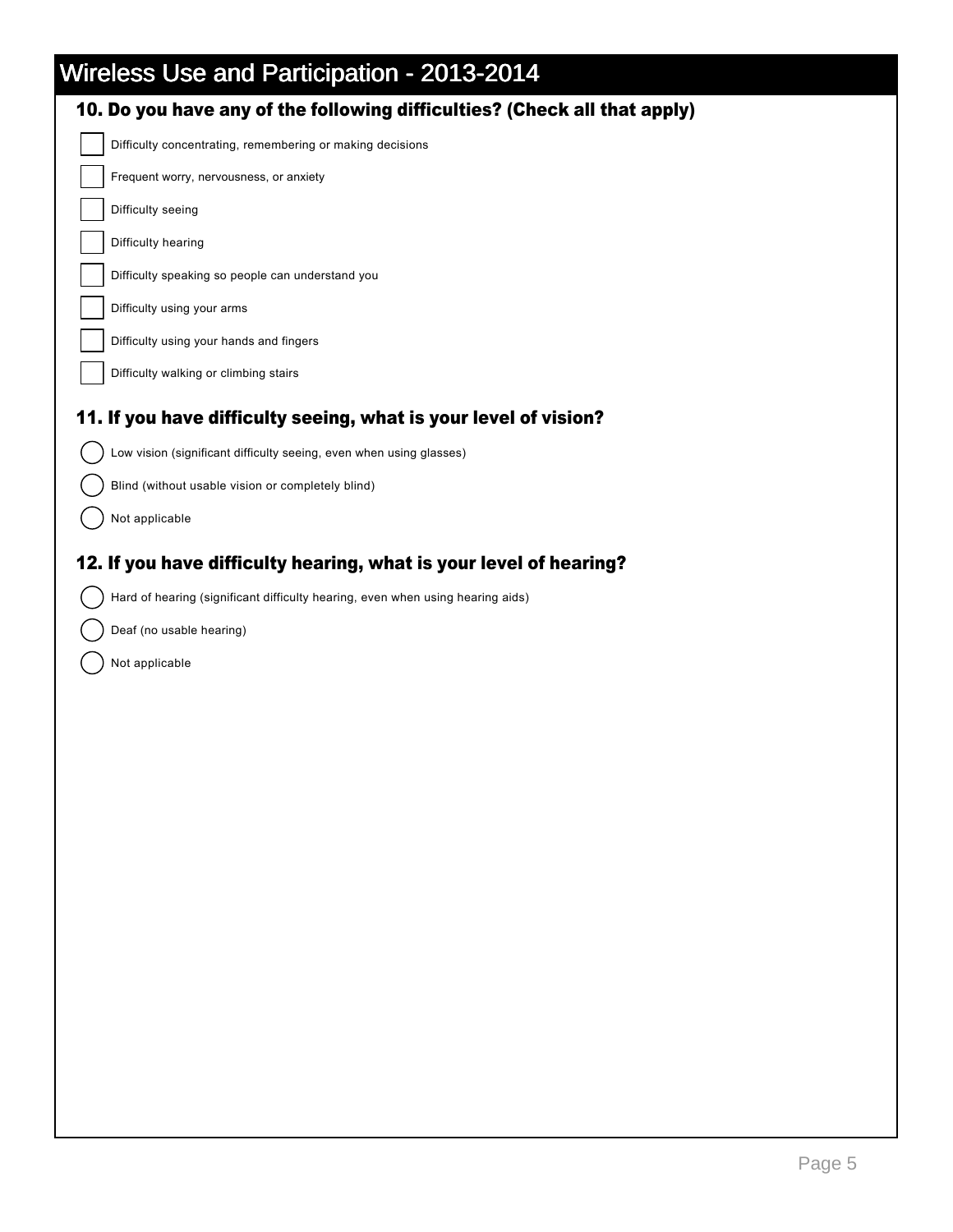|  |  | Wireless Use and Participation - 2013-2014 |  |  |
|--|--|--------------------------------------------|--|--|
|--|--|--------------------------------------------|--|--|

| wireless Use and Participation - 2013-2014<br>13. Do you use any of the following aids? (Check all that apply) |
|----------------------------------------------------------------------------------------------------------------|
| Screen reader                                                                                                  |
| Screen magnifier                                                                                               |
| Hearing aid                                                                                                    |
| Cochlear implant                                                                                               |
| <b>TTY</b>                                                                                                     |
| Telephone relay service or video relay service (including CapTel services)                                     |
| Sign language interpreter                                                                                      |
| Augmentative and alternative communication (AAC) device or software                                            |
| Text-to-speech technology                                                                                      |
| Speech-to-text technology                                                                                      |
| Wheelchair                                                                                                     |
| Crutches, cane or walker                                                                                       |
| None of the above                                                                                              |
|                                                                                                                |
| Other (please specify other aids)                                                                              |
|                                                                                                                |
| Part 3. About your wireless devices                                                                            |
| 14. Do you own or use a wireless device such as a cell phone or tablet?<br>) No<br>$\big)$ Yes                 |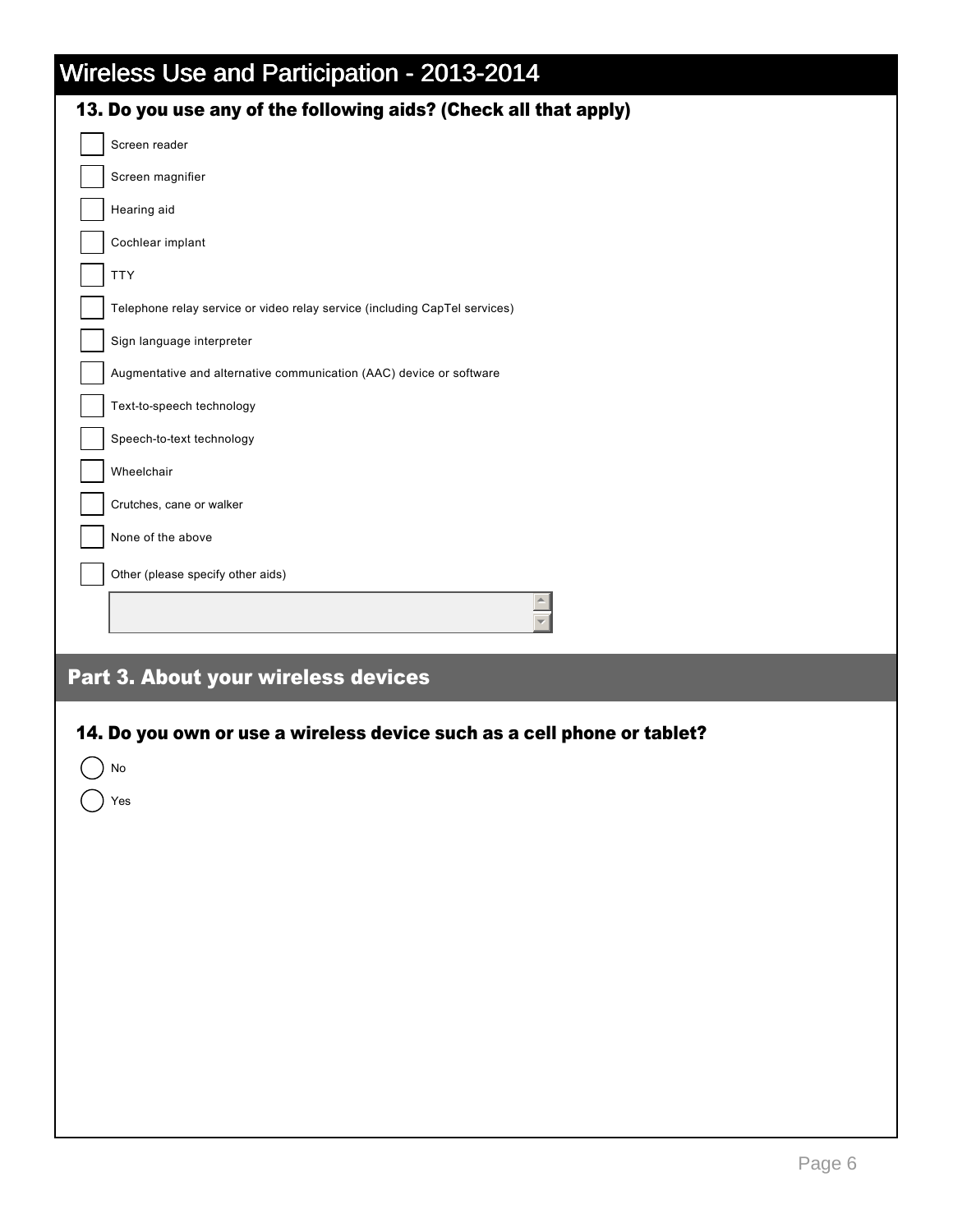|  |  | Wireless Use and Participation - 2013-2014. |
|--|--|---------------------------------------------|
|  |  |                                             |
|  |  |                                             |

| 15. If you DO NOT own or use a wireless device, please indicate why? (Check all that                                                                                    |
|-------------------------------------------------------------------------------------------------------------------------------------------------------------------------|
| apply)                                                                                                                                                                  |
| I don't need or want one                                                                                                                                                |
| The devices cost too much                                                                                                                                               |
| The service costs too much                                                                                                                                              |
| The devices are too complex                                                                                                                                             |
| I don't know how to use one                                                                                                                                             |
| I don't have the hand function to use one                                                                                                                               |
| I don't have the sight to use one                                                                                                                                       |
| I don't have the hearing to use one                                                                                                                                     |
| I don't have the speech to use one                                                                                                                                      |
| They don't work with my other aids                                                                                                                                      |
| Other (please specify)                                                                                                                                                  |
|                                                                                                                                                                         |
| About your wireless devices (continued)                                                                                                                                 |
| NOTE: If you DO NOT own or use a wireless device, please skip to Questions 34. If you DO own or use a wireless<br>device, please continue with the next question below. |
| Everyone's responses are important, so please complete the survey. Thank you!                                                                                           |
| 16. If you own or use a cell phone or tablet, what kind do you use? (Check all that apply)                                                                              |
|                                                                                                                                                                         |
| I do not own or use a cell phone or tablet                                                                                                                              |
| Basic phone (Examples: Motorola Razr, Pantech Breeze, Nokia 6350, Owasys)                                                                                               |
| Smartphone (Examples: iPhone, Android phone, BlackBerry, Windows phone)                                                                                                 |
| Tablet (Examples: iPad, Kindle Fire, Galaxy Tab, Google Nexus 7, BlackBerry PlayBook)                                                                                   |
| Other (please specify)                                                                                                                                                  |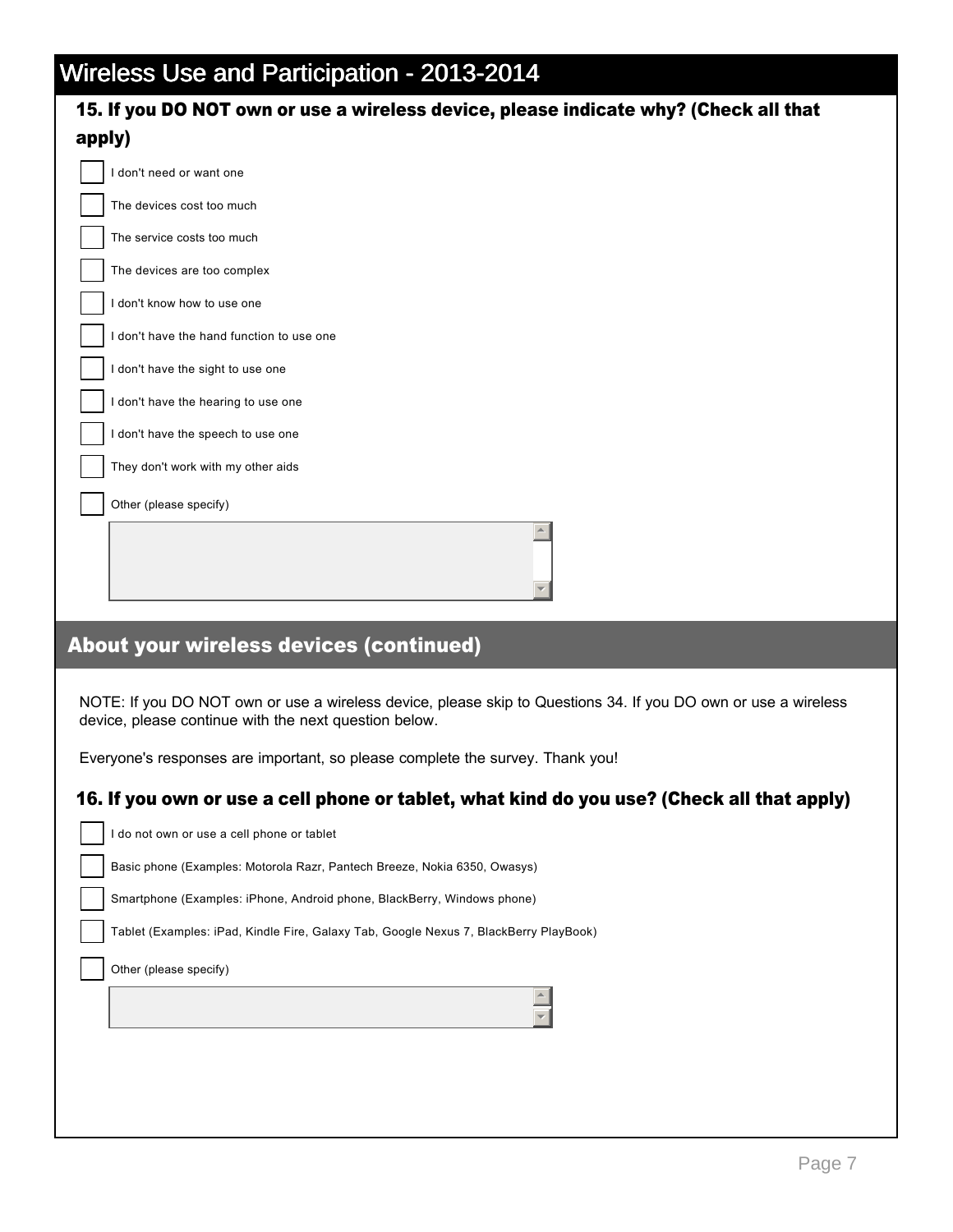| $\frac{1}{2}$ and $\frac{1}{2}$ and $\frac{1}{2}$ and $\frac{1}{2}$ and $\frac{1}{2}$ and $\frac{1}{2}$ and $\frac{1}{2}$ and $\frac{1}{2}$ and $\frac{1}{2}$ and $\frac{1}{2}$ and $\frac{1}{2}$ and $\frac{1}{2}$ and $\frac{1}{2}$ and $\frac{1}{2}$ and $\frac{1}{2}$ and $\frac{1}{2}$ a<br>17. If you own or use a SMARTPHONE, what kind do you have? (Check all that apply) |
|------------------------------------------------------------------------------------------------------------------------------------------------------------------------------------------------------------------------------------------------------------------------------------------------------------------------------------------------------------------------------------|
| I do not own or use a smartphone                                                                                                                                                                                                                                                                                                                                                   |
| Android-powered smartphone (Examples: Motorola Droid, Samsung Galaxy S)                                                                                                                                                                                                                                                                                                            |
| Apple iOS smartphone (Example: Apple iPhone)                                                                                                                                                                                                                                                                                                                                       |
| BlackBerry smartphone (Example: BlackBerry Bold 9700)                                                                                                                                                                                                                                                                                                                              |
| Windows-powered smartphone (Examples: Nokia Lumia, HTC Tilt, LG Quantum, Samsung Focus)                                                                                                                                                                                                                                                                                            |
| Don't know                                                                                                                                                                                                                                                                                                                                                                         |
| Other (please specify)                                                                                                                                                                                                                                                                                                                                                             |
|                                                                                                                                                                                                                                                                                                                                                                                    |
| 18. If you own or use a TABLET, what kind do you have? (Check all that apply)                                                                                                                                                                                                                                                                                                      |
| I do not own or use a tablet                                                                                                                                                                                                                                                                                                                                                       |
| Android-powered tablet (Examples: Samsung Galaxy Tab, Amazon Kindle Fire)                                                                                                                                                                                                                                                                                                          |
| Apple iOS tablet (Example: Apple iPad)                                                                                                                                                                                                                                                                                                                                             |
| BlackBerry tablet (Example: BlackBerry Playbook)                                                                                                                                                                                                                                                                                                                                   |
| Windows-powered tablet (Examples: Microsoft Surface)                                                                                                                                                                                                                                                                                                                               |
| Don't know                                                                                                                                                                                                                                                                                                                                                                         |
| Other (please specify)                                                                                                                                                                                                                                                                                                                                                             |
|                                                                                                                                                                                                                                                                                                                                                                                    |
|                                                                                                                                                                                                                                                                                                                                                                                    |
|                                                                                                                                                                                                                                                                                                                                                                                    |
|                                                                                                                                                                                                                                                                                                                                                                                    |
|                                                                                                                                                                                                                                                                                                                                                                                    |
|                                                                                                                                                                                                                                                                                                                                                                                    |
|                                                                                                                                                                                                                                                                                                                                                                                    |
|                                                                                                                                                                                                                                                                                                                                                                                    |
|                                                                                                                                                                                                                                                                                                                                                                                    |
|                                                                                                                                                                                                                                                                                                                                                                                    |
|                                                                                                                                                                                                                                                                                                                                                                                    |
|                                                                                                                                                                                                                                                                                                                                                                                    |
|                                                                                                                                                                                                                                                                                                                                                                                    |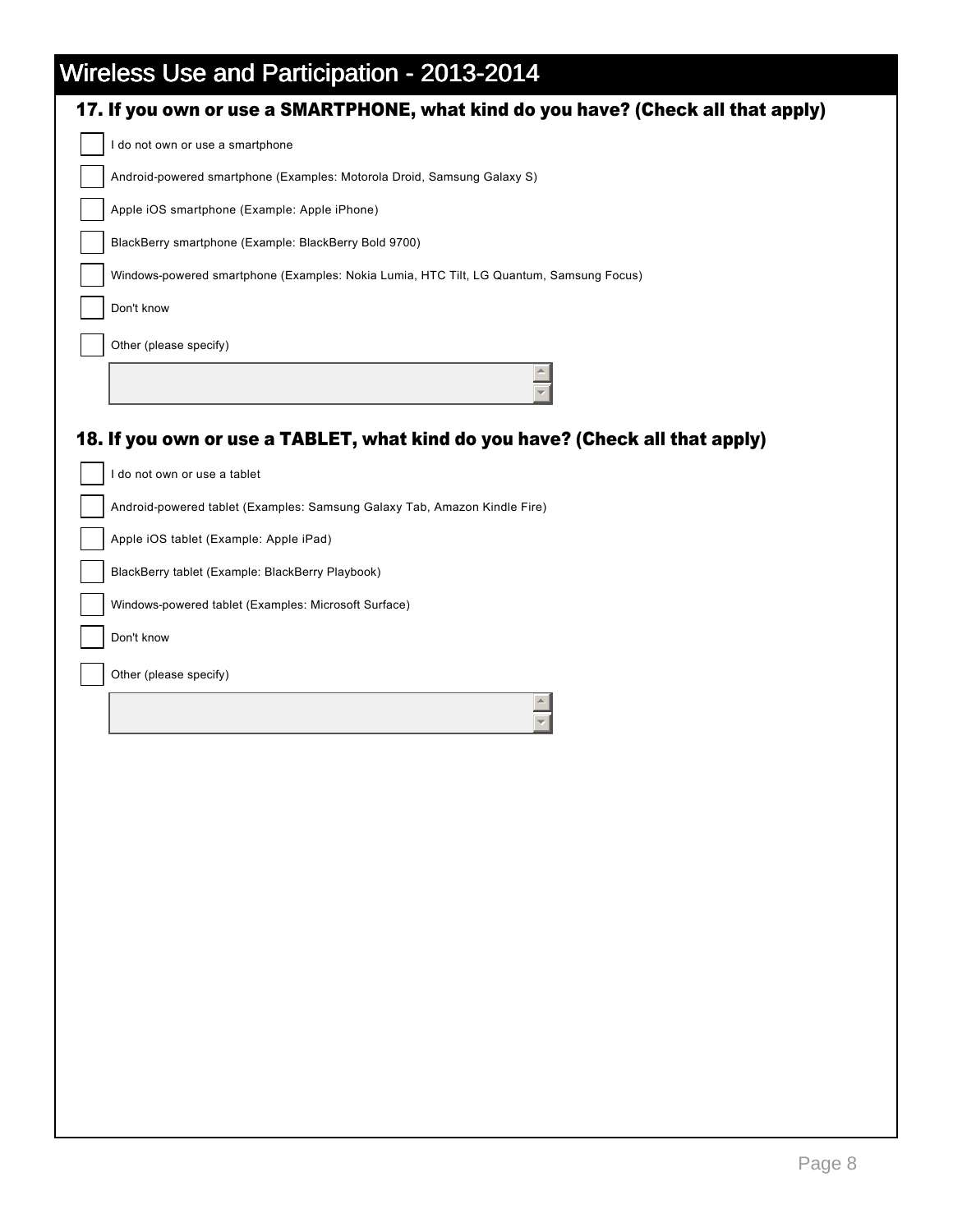## 19. Which of your devices is your PRIMARY WIRELESS DEVICE (the device you use or rely on the most)?

I do not have a primary wireless device

Basic phone (Examples: Motorola Razr, Pantech Breeze, Nokia 6350, Owasys)

Android-powered SMARTPHONE (Examples: Motorola Droid, Samsung Galaxy S)

Apple iOS SMARTPHONE (Example: Apple iPhone)

BlackBerry SMARTPHONE (Example: BlackBerry Bold 9700)

Windows-powered SMARTPHONE (Examples: Nokia Lumia, HTC Tilt, LG Quantum, Samsung Focus)

Android-powered TABLET (Examples: Samsung Galaxy Tab, Amazon Kindle Fire)

Apple iOS TABLET (Example: Apple iPad)

BlackBerry TABLET (Example: BlackBerry Playbook)

Windows-powered TABLET (Examples: Microsoft Surface)

Other (please specify)

#### 20. How important are your WIRELESS DEVICES to you?

Very important

Somewhat important

Not very important

#### 21. How easy or difficult is it to do the following on your wireless devices?

|                                                                   | Impossible | Very difficult | <b>Difficult</b> | Easy | Very easy |
|-------------------------------------------------------------------|------------|----------------|------------------|------|-----------|
| Unlock my devices                                                 |            |                |                  |      |           |
| Getting my devices to<br>understand my hand or<br>finger gestures |            |                |                  |      |           |
| Entering text                                                     |            |                |                  |      |           |
| Getting my devices to<br>understand my voice<br>commands          |            |                |                  |      |           |
| Navigating menus and app<br>icons                                 |            |                |                  |      |           |
| Reading text or seeing<br>images on the screen                    |            |                |                  |      |           |

### Part 4. About your wireless activities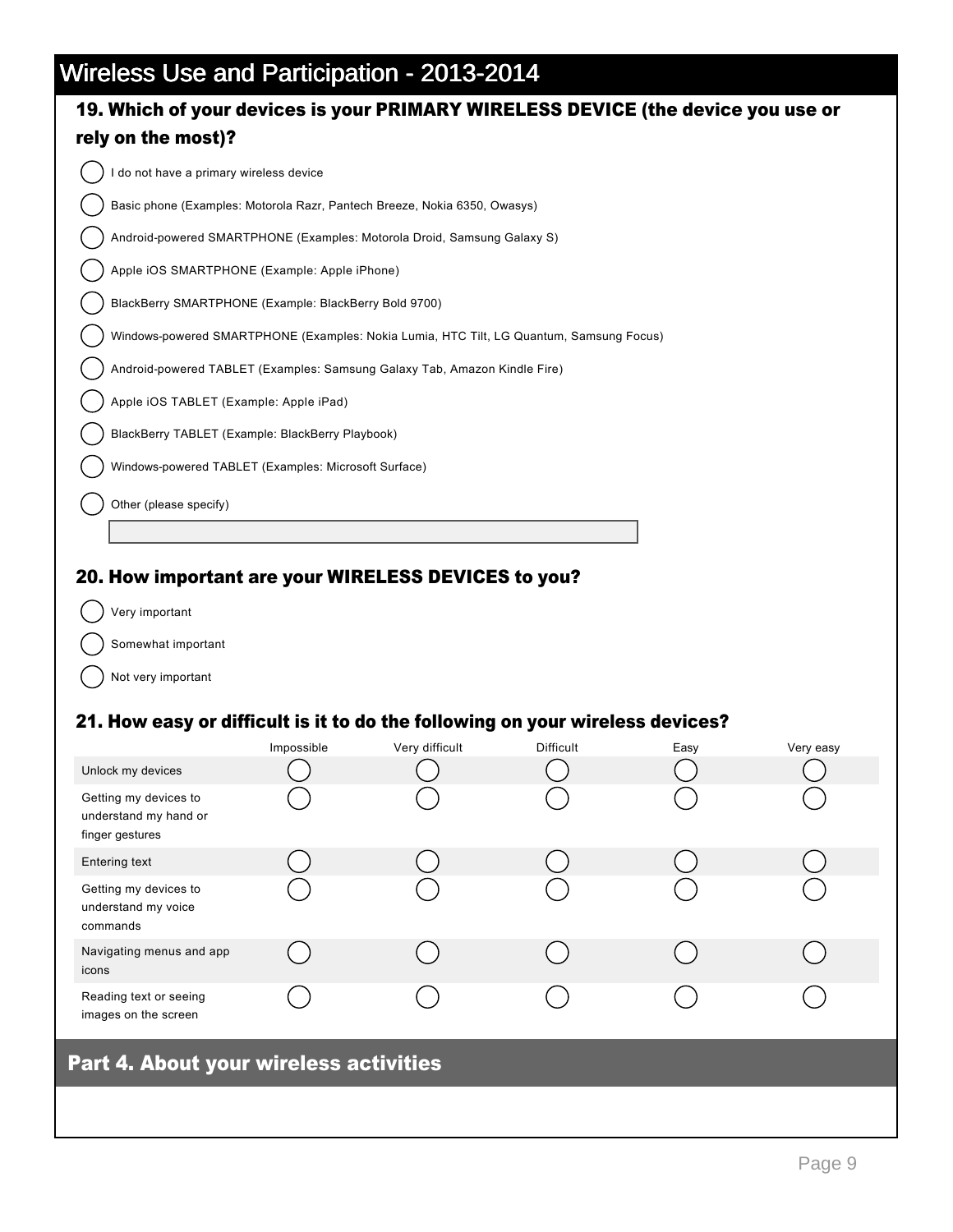| 22. Do you ever use your WIRELESS DEVICES to do any of the following? (Check all that |
|---------------------------------------------------------------------------------------|
| apply)                                                                                |
| Voice calling                                                                         |
| Video calling                                                                         |
| Text messaging                                                                        |
| Email                                                                                 |
| Web browsing                                                                          |
| Navigating and wayfinding (using GPS or map apps)                                     |
| Sharing photos or video online                                                        |
| Social networking (Facebook, LinkedIn, Twitter)                                       |
| Watching video                                                                        |
| Listening to music                                                                    |
| Playing games                                                                         |
| Using voicemail                                                                       |
| Recording voice notes or reminders                                                    |
| Keeping a calendar of appointments                                                    |
| Keeping a directory of contacts                                                       |
| Shopping                                                                              |
| Monitoring your health                                                                |
| Downloading applications ("apps")                                                     |
| Other (please specify)                                                                |
|                                                                                       |
|                                                                                       |
| 23. How often do you use your WIRELESS DEVICES?                                       |
| Several times a day                                                                   |
| About once a day                                                                      |
| 3 to 5 days a week                                                                    |
| 1 or 2 days a week                                                                    |
| Every few weeks                                                                       |
| Less often                                                                            |
|                                                                                       |
| Don't know                                                                            |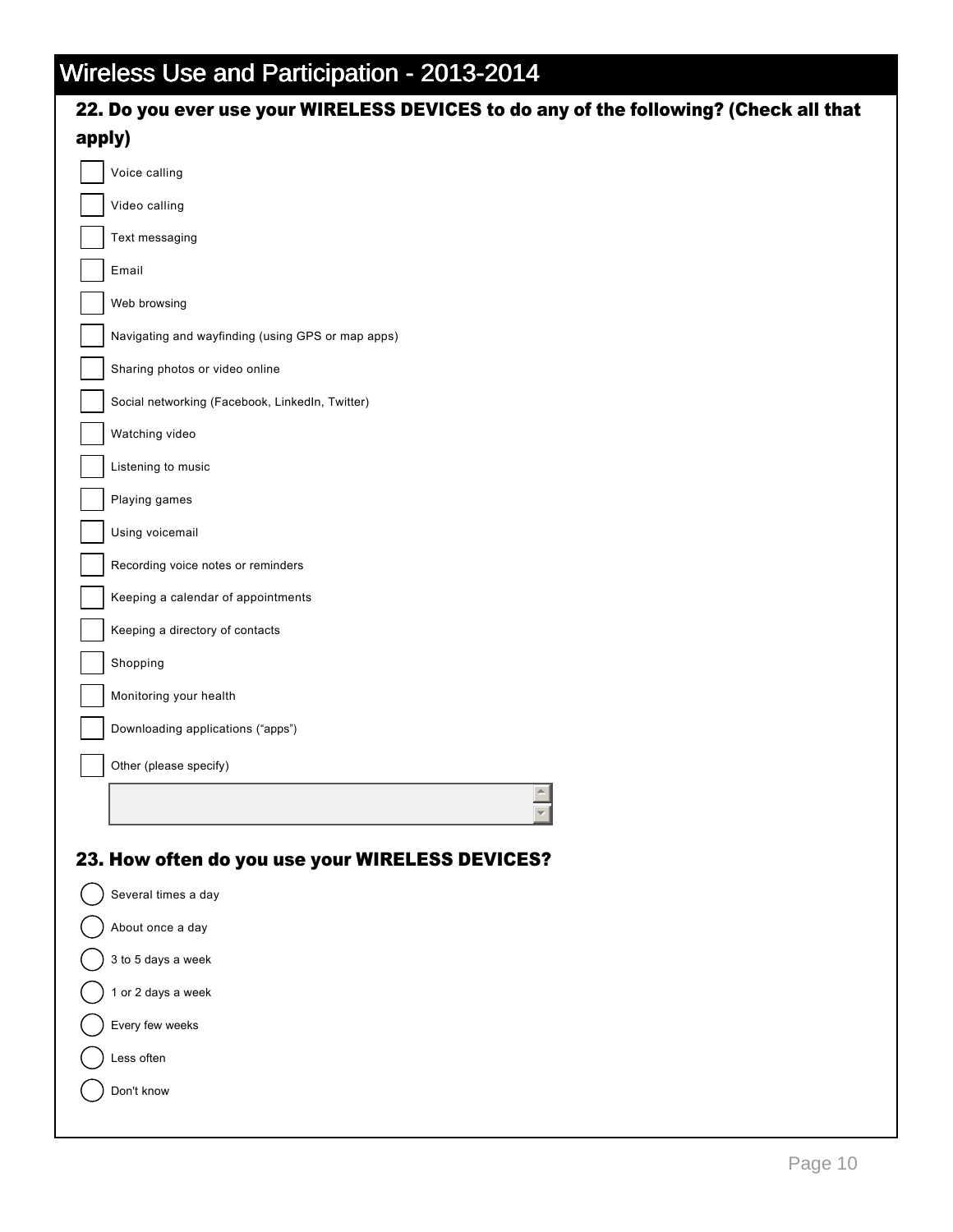24. On an average day, about how many phone calls do you make and receive on your wireless devices?

25. On an average day, about how many text messages, instant messages or emails do you send and receive on your wireless devices?

26. Do you use any social networking sites or apps on your wireless devices?

 $()$  No  $()$  Yes

### 27. If you use any social networking sites or apps, which ones do you currently have a profile on?

| Facebook                                                                         |
|----------------------------------------------------------------------------------|
| Twitter                                                                          |
| Linked In                                                                        |
| Google+                                                                          |
| MySpace                                                                          |
| Vine, Instagram, or other photo or video sharing site                            |
| Other (please specify)                                                           |
| $\blacktriangle$                                                                 |
|                                                                                  |
| 28. About how often do you use social networking sites on your wireless devices? |
| Do not use social networking sites or apps                                       |
| Several times a day                                                              |
| About once a day                                                                 |
| 3-5 days a week                                                                  |
| 1-2 days a week                                                                  |
| Every few weeks                                                                  |
| Less often                                                                       |
|                                                                                  |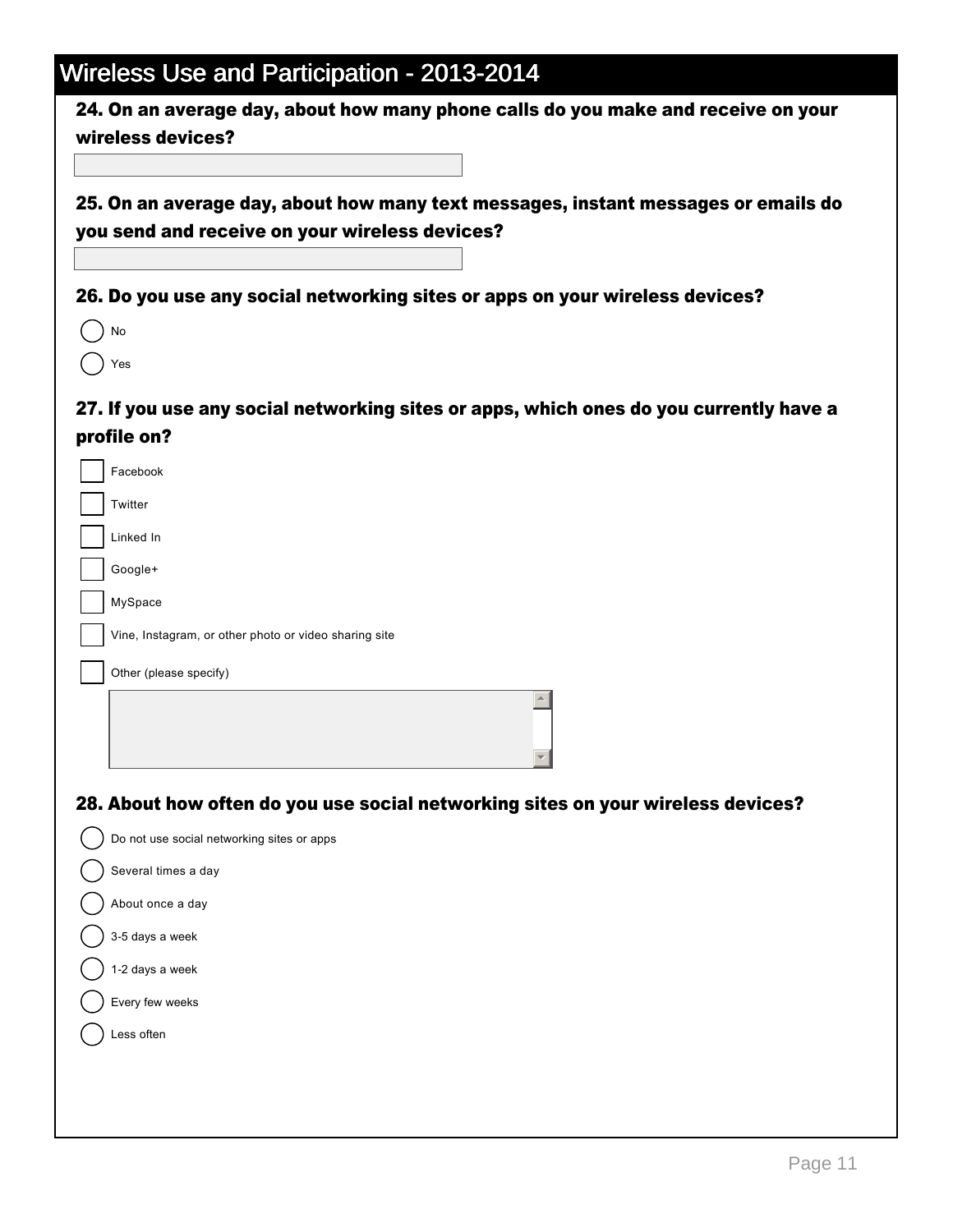29. On an average day, about how many times do you post something on your social network accounts?

30. About how many different contacts do you have in your online social networks?

31. About how many different apps do you use on your wireless devices on a typical day?

| My wireless device cannot download apps |
|-----------------------------------------|
| 0                                       |
| $1$ or $2$                              |
| 3 to 5                                  |
| 6 to 10                                 |
| More than 10                            |

#### 32. Which apps do you use the most on your wireless devices?

### 33. Is there something that you would like an app to do that your current apps cannot do now?

 $\blacktriangle$ 

 $\overline{\phantom{a}}$ 

 $\triangle$ 

 $\overline{\phantom{a}}$ 

Part 5. About your community activities and support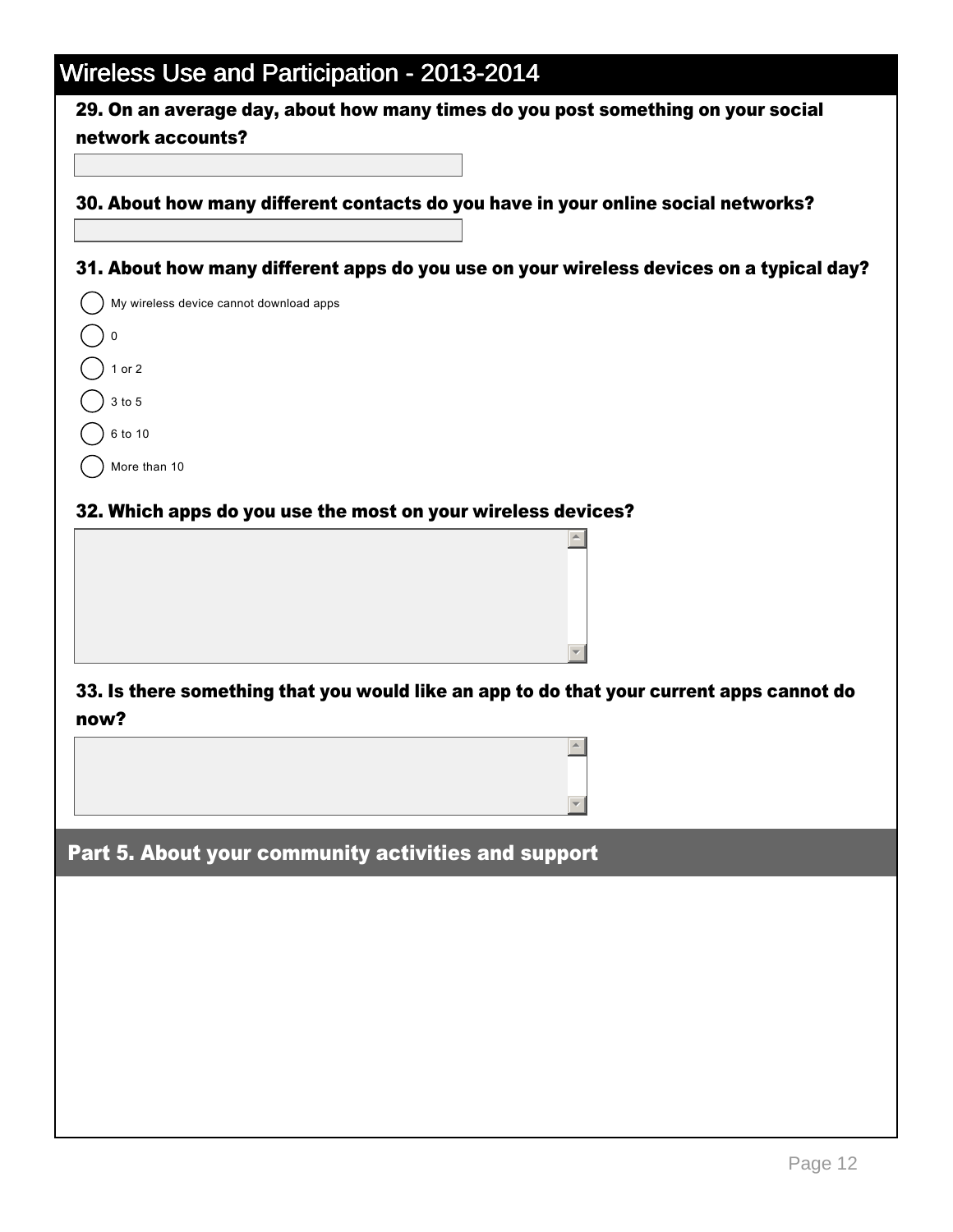#### 34. How much does your wireless device helps you do any of the following?

|                                                             | Don't know | Not at all helpful | Only a little helpful | Helpful | Very helpful |
|-------------------------------------------------------------|------------|--------------------|-----------------------|---------|--------------|
| Go outdoors                                                 |            |                    |                       |         |              |
| Go to places I have never<br>visited before                 |            |                    |                       |         |              |
| Go shopping in a store                                      |            |                    |                       |         |              |
| Order food at a restaurant                                  |            |                    |                       |         |              |
| Attend school or work at a<br>job                           |            |                    |                       |         |              |
| Participate in groups and<br>clubs                          |            |                    |                       |         |              |
| Get together with friends<br>near my home or from<br>school |            |                    |                       |         |              |
| Communicate with people<br>in my neighborhood               |            |                    |                       |         |              |
| Attend events in my<br>community                            |            |                    |                       |         |              |

35. Do you belong to or work with groups and organizations in your local community (like a social club, church, synagogue, mosque, sports league, or any other type of organization)?

- Yes
- No

36. How many groups and organizations in the city or area where you live do you belong to?

37. How many different friends, relatives (not living with you) and other people from school, work or or other organizations do you visit, phone, or write to (including email, text, instant message, and social media) at least once a month?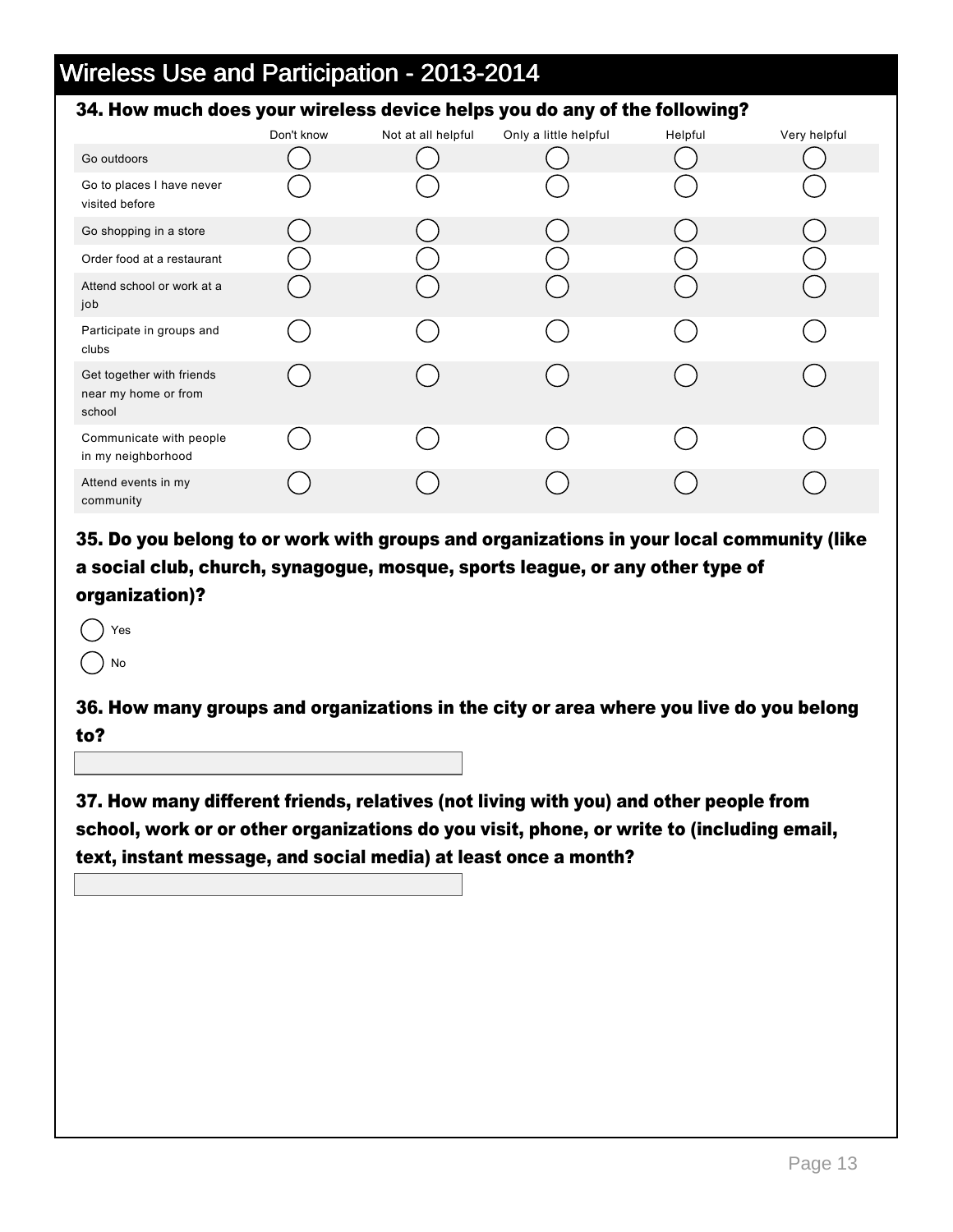### 38. How much do the internet, social media, mobile apps and other technology help you do each of the following things?

|                                                                                 | Don't know | Not at all helpful | Only a little helpful | Somewhat helpful | Very helpful |
|---------------------------------------------------------------------------------|------------|--------------------|-----------------------|------------------|--------------|
| Find people or groups who<br>share my interests                                 |            |                    |                       |                  |              |
| Become more involved with<br>groups and organizations I<br>already belong to    |            |                    |                       |                  |              |
| Find people or groups who<br>share my beliefs and values                        |            |                    |                       |                  |              |
| Connect with people of<br>different ages and<br>generations                     |            |                    |                       |                  |              |
| Connect with people from<br>different backgrounds                               |            |                    |                       |                  |              |
| Connect with people who<br>do not have a disability                             |            |                    |                       |                  |              |
| Connect with people who<br>have a different disability<br>from mine             |            |                    |                       |                  |              |
| Connect with groups and<br>organizatons that are based<br>in my local community |            |                    |                       |                  |              |